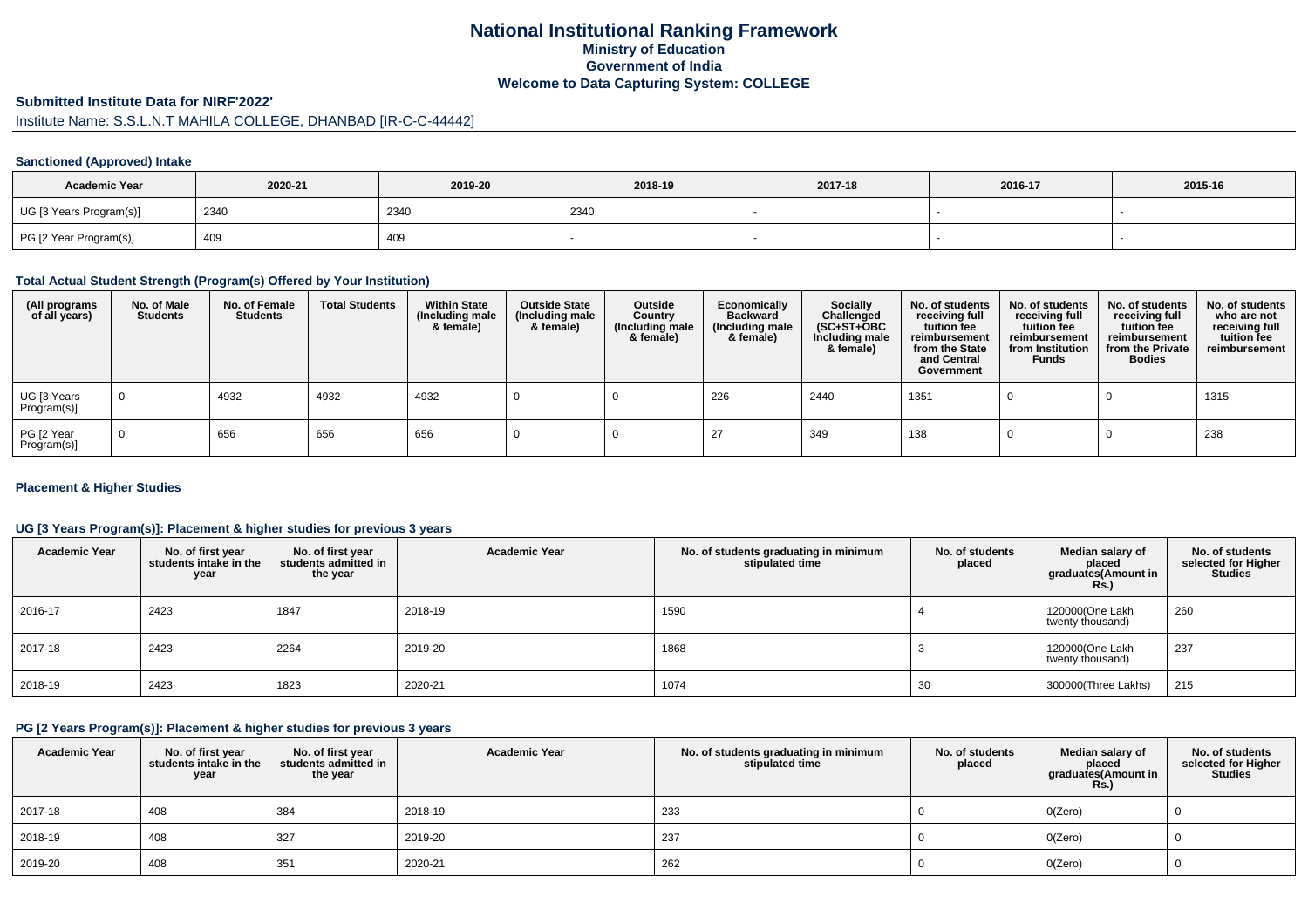#### **Financial Resources: Utilised Amount for the Capital expenditure for previous 3 years**

| <b>Academic Year</b><br>2020-21                                                                      |                                  | 2019-20                                                          | 2018-19                |  |  |  |  |  |  |
|------------------------------------------------------------------------------------------------------|----------------------------------|------------------------------------------------------------------|------------------------|--|--|--|--|--|--|
|                                                                                                      | <b>Utilised Amount</b>           | <b>Utilised Amount</b>                                           | <b>Utilised Amount</b> |  |  |  |  |  |  |
| Annual Capital Expenditure on Academic Activities and Resources (excluding expenditure on buildings) |                                  |                                                                  |                        |  |  |  |  |  |  |
| Library                                                                                              | $0$ (ZERO)                       | 0 (ZERO)                                                         | $0$ (ZERO)             |  |  |  |  |  |  |
| New Equipment for Laboratories                                                                       | $0$ (ZERO)                       | 0 (ZERO)                                                         | $0$ (ZERO)             |  |  |  |  |  |  |
| Other expenditure on creation of Capital Assets (excluding<br>expenditure on Land and Building)      | 5200 (Five thousand two hundred) | 782712 (Seven lakhs eighty two thousand seven hundred<br>twelve) | 0 (Zero)               |  |  |  |  |  |  |

## **Financial Resources: Utilised Amount for the Operational expenditure for previous 3 years**

| <b>Academic Year</b>                                                                                                                                                                           | 2020-21                                                                              |                                                                       | 2018-19                                                              |  |  |  |  |  |
|------------------------------------------------------------------------------------------------------------------------------------------------------------------------------------------------|--------------------------------------------------------------------------------------|-----------------------------------------------------------------------|----------------------------------------------------------------------|--|--|--|--|--|
|                                                                                                                                                                                                | <b>Utilised Amount</b>                                                               | <b>Utilised Amount</b>                                                | <b>Utilised Amount</b>                                               |  |  |  |  |  |
| <b>Annual Operational Expenditure</b>                                                                                                                                                          |                                                                                      |                                                                       |                                                                      |  |  |  |  |  |
| Salaries (Teaching and Non Teaching staff)                                                                                                                                                     | 34756666 (Three crore forty seven lakhs fifty six thousand six<br>hundred sixty six) | 38004766 (Three crore four thousand sixty six)                        | 50027659 (Five crore twenty seven thousand six hundred fifty<br>nine |  |  |  |  |  |
| Maintenance of Academic Infrastructure or consumables and<br>other running expenditures(excluding maintenance of hostels<br>and allied services, rent of the building, depreciation cost, etc) | 2416888 (Twenty four lakh sixteen thousand eight hundred<br>eighty eight)            | 2260433 (Twenty two lakh sixty thousand four hundred thirty<br>three) | 2601003 (Twenty six lakh one thousand three)                         |  |  |  |  |  |
| Seminars/Conferences/Workshops                                                                                                                                                                 | $0$ (Zero)                                                                           | 0 (Zero)                                                              | 0 (Zero)                                                             |  |  |  |  |  |

# **PCS Facilities: Facilities of physically challenged students**

| 1. Do your institution buildings have Lifts/Ramps?                                                                                                         | Yes, less than 40% of the buildings |
|------------------------------------------------------------------------------------------------------------------------------------------------------------|-------------------------------------|
| 2. Do your institution have provision for walking aids, including wheelchairs and transportation from one building to another for<br>handicapped students? | No                                  |
| 3. Do your institution buildings have specially designed toilets for handicapped students?                                                                 | Not available                       |

## **Faculty Details**

| Srno | Name                 | Age  | Designation                | Gender | Qualification | <b>Experience (In</b><br>Months) | <b>Currently working</b><br>with institution? | Joining Date | <b>Leaving Date</b> | <b>Association type</b> |
|------|----------------------|------|----------------------------|--------|---------------|----------------------------------|-----------------------------------------------|--------------|---------------------|-------------------------|
|      | Dr Sunanda Kumari    | . 57 | Associate Professor        | Female | Ph.D          | 306                              | Yes                                           | 19-01-1996   | $-$                 | Regular                 |
|      | Dr Sarita Srivastava | 52   | <b>Assistant Professor</b> | Female | Ph.D          | 160                              | Yes                                           | 03-03-2008   | $\sim$              | Regular                 |
|      | Dr Sumita Tiwari     | 46   | Assistant Professor        | Female | Ph.D          | 160                              | Yes                                           | 10-03-2008   | $-$                 | Regular                 |
|      | Dr Sunita Hembrom    | 42   | <b>Assistant Professor</b> | Female | Ph.D          | 160                              | Yes                                           | 13-03-2008   | $-$                 | Regular                 |
|      | Dr Kavita Dhirhe     | 42   | <b>Assistant Professor</b> | Female | Ph.D          | 160                              | Yes                                           | 07-03-2008   | $-$                 | Regular                 |
|      | Mr Bimal Minz        | 41   | <b>Assistant Professor</b> | Male   | M.COM         | 160                              | Yes                                           | 03-03-2008   | $\sim$              | Regular                 |
|      | Dr Monalisa Saha     | 36   | <b>Assistant Professor</b> | Female | Ph.D          | 12                               | Yes                                           | 21-12-2020   | $-$                 | Regular                 |
|      | Dr Nilu Kumari       | 49   | <b>Assistant Professor</b> | Female | Ph.D          | 160                              | Yes                                           | 14-03-2008   | $- -$               | Regular                 |
| -9   | Dr Priti Kumari      | 34   | <b>Assistant Professor</b> | Female | Ph.D          | 53                               | Yes                                           | 15-02-2017   | $- -$               | Adhoc / Contractual     |